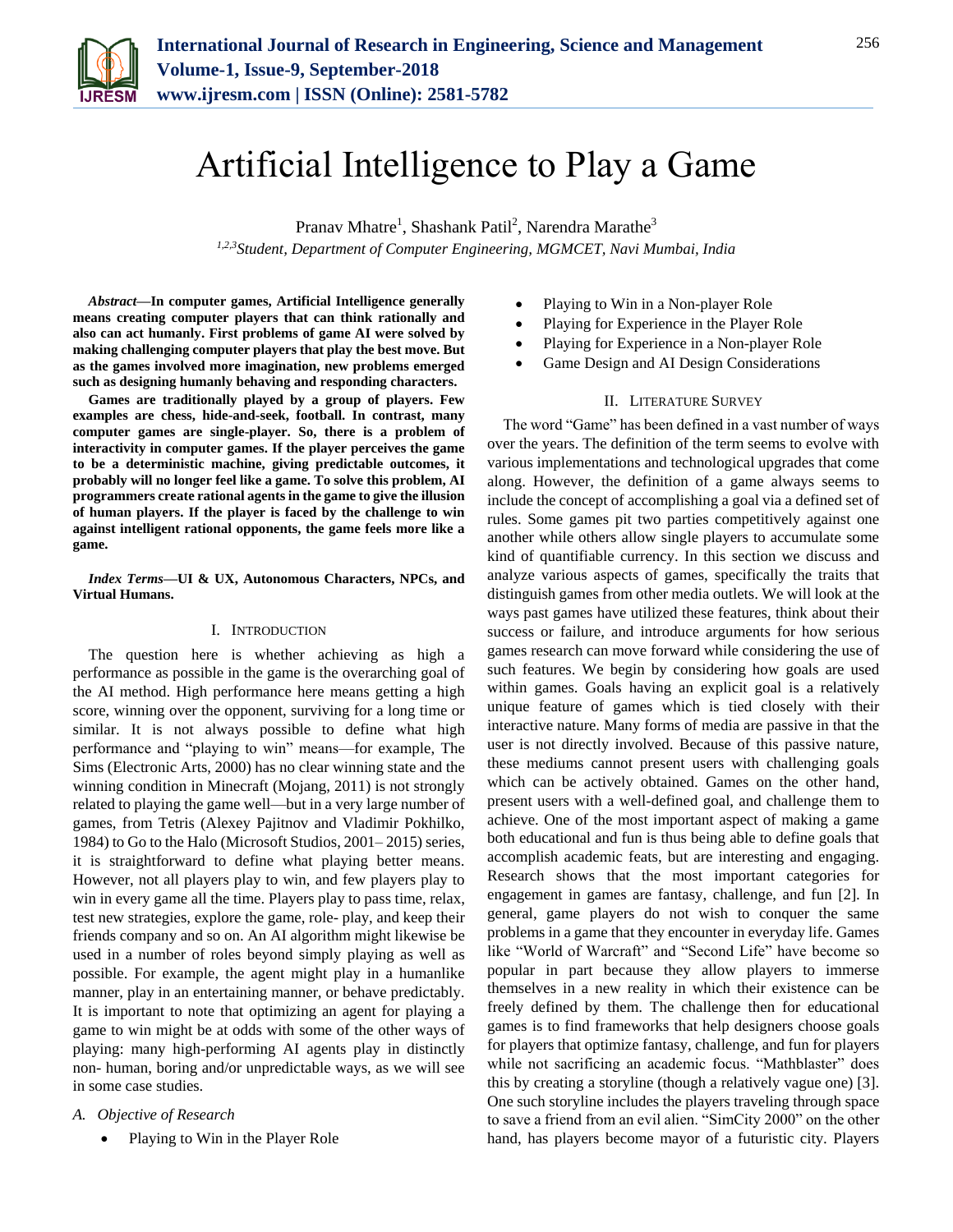

make executive decisions in an attempt to lead their small city to prosperity [4]. These games both succeed in developing entertaining goals for students. The games above both take an instructionist approach to serious games, in which players learn through playing. Some researchers however believe that students obtain greater fluency in a subject matter when asked to build a serious game. This approach is known as the constructionist approach [5]. When applying the constructionist approach, students use tools to create a game that instructs their peers effectively. The hypothesis here is that creating an effective educational game requires academic fluency, whereas playing a game does not. With this approach, the goal of the game becomes the actual construction of a game. In this way, we can see that the idea of setting goals for students has some inherent flexibility, and allows room for creativity. Yet another example of a creative goal is using games as subjects for creative writing assignments. Researchers are investigating the use of games to excite students to write interesting papers. The project has students play the popular game "World of Warcraft". Students play the game, and must create their own creative writing assignment related to their gaming experience [6]. Projects varied from strategy guides on certain areas of the game, all the way to a fictional story about the childhood of one of the game's characters. Another student wrote about the design of a twitter like website, where World of Warcraft players could collaborate effectively online. Although the game in this example did not directly teach any material, it served as a catalyst for the enthusiasm students had for their writing assignments. It is easy, when thinking naively about goals in games, to make the judgment that creating an interesting goal is a relatively simple task. However, an effective educational game cannot have goals that are too disjointed from other game aspects. Players must be able to see the connection between educational tasks they are given, and the goals in which they are presented. For example, students are very aware that solving a math problem alone will not save their friend from an evil alien. Students must be able to understand the interaction between the content, the given tasks, and the desired goals. Therefore, lofty and entertaining goals cannot be chosen if they cannot be well interwoven into the game. Keeping the design of goals in mind, we now discuss content and user tasks in games. Content and User Tasks All games, due to their nature, contain a certain amount of content. In many cases, this content is not respected as an academic skill, and thus games have slowly acquired the stereotype of being useless and "a waste of time". However, it is hard to argue that games do not transfer some kind of knowledge to players, and it is important for researchers to categorize this content [7]. Once this content can be understood, it can be leveraged for educational purposes. For example, games communicate visual knowledge, such as the names of characters and their personalities.

# III. LITERATURE SURVEY

Player Behavior: In this section, we exemplify player

behavior modeling via three representative use cases. The two first examples are based on a series of studies on player modeling by Drachen et al. in 2009 [176] and later on by Mahlmann et al. in 2010 [414] in the Tomb Raider: Underworld (EIDOS interactive, 2008) game. The analysis includes both the clustering of players [176] and the prediction [414] of their behavior, which make it an ideal case study for the purposes of this book. The third study presented in this section focuses on the use of play traces for the procedural creation of player models. That case study explores the creation of procedural personas in the MiniDungeons puzzle roguelike game. *Games vs. Search Problems:*

Game playing is a search problem Defined by – Initial state – Successor function – Goal test – Path cost / utility / payoff function.

*Characteristics of game playing:*

 "Unpredictable" opponent: Solution is a strategy specifying a move for every possible opponent reply

 Time limits: Unlikely to find goal, must approximate *Game Playing:*

Plan of attack

- Computer considers possible lines of play
- Algorithm for perfect play
- Finite horizon, approximate evaluation
- First chess program
- Machine learning to improve evaluation accuracy
- Pruning to allow deeper search

*Types of Games:*

- Perfect information
- Imperfect information

# *A. Clustering Players in Tomb Raider: Underworld*

*Tomb Raider:* Underworld (TRU) is a third-person perspective, advanced platform puzzle game, where the player has to combine strategic thinking in planning the 3Dmovements of Lara Croft (the game's player character) and problem solving in order to go through a series of puzzles and navigate through a number of levels. The dataset used for this study includes entries from 25,240 players. The 1,365 of those that completed the game were selected and used for the analysis presented below. Note that TRU consists of seven main levels plus a tutorial level. Six features of gameplay behavior were extracted from the data and are as follows: number of deaths by opponents, number of deaths by the environment (e.g., fire, traps, etc.), and number of deaths by falling (e.g., from ledges), total number of deaths, game completion time, and the times help was requested. All six features were calculated on the basis of completed TRU games. The selection of these particular features was based on the core game design of the TRU game and their potential impact on the process of distinguishing among dissimilar patterns of play. Three different clustering techniques were applied to the task of identifying the number of meaningful and interpretable clusters of players in the data: k-means, hierarchical clustering and self-organizing maps. A